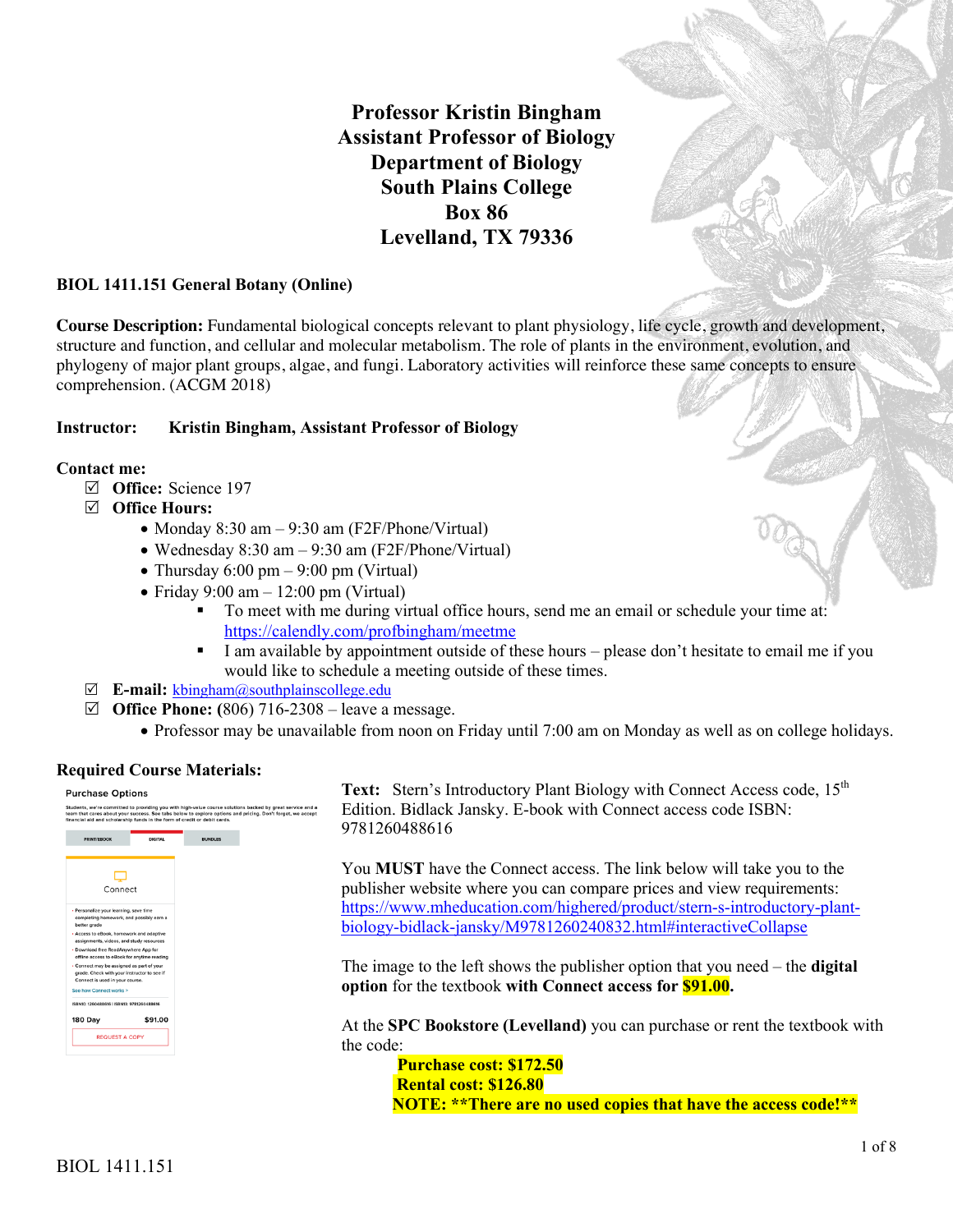If you have questions about purchasing or renting the text or are concerned you won't be able to get the book, please let me know this ASAP. The book is **required** and we will use the Connect program so you **DO NEED THIS** for the course!

| <b>Additional</b> | You will need reliable access to the internet, as well as a computer with a |
|-------------------|-----------------------------------------------------------------------------|
| Required          | functioning webcam and microphone. NOTE: Mobile devices (i.e.               |
| <b>Materials:</b> | phones) may not be used for taking quizzes or exams.                        |

#### **Core Curriculum Objectives and Student Learning Outcomes are found on the BIOL 1411 Common Course Syllabus.**

#### **Course Delivery:**

**This section will be delivered entirely online, in an asynchronous format (you work at your own pace and meet due dates). There are no live lectures to attend. You will have the option of attending a nature hike during the last week of class if you would like.**

# **POLICIES, PROCEDURES, AND RULES**

This course will be conducted according to the policies and procedures of the South Plains College Student Handbook and General Catalog.

# **Online Course Content:**

- **Blackboard is the primary source for course information.** We will use additional programs such as Connect (McGraw-Hill), FlipGrid, EdPuzzle, etc. for activities throughout the semester but all assignments will be listed on Blackboard and linked from Blackboard.
- **Students need to access Blackboard regularly. Google Chrome is the preferred browser for use with Blackboard and will be REQUIRED when taking exams.**
- Specific course materials available include PowerPoint lecture slides, lecture videos, reading assignments, messages and announcements from the instructor, study aids, quizzes, exams, lab exercises, etc.

#### **Communication Policy:**

- For individual communication, **I prefer to use email**. Please email me at kbingham@southplainscollege.edu with your questions or concerns throughout the semester. Your emails should include:
	- o Subject line: Firstname Lastname BIOL 1411.151
	- o A greeting I prefer either Professor Bingham, Mrs. Bingham, or Mrs. B.
	- o In the text of the message, please let me know how I can help you.
	- $\circ$  I check my messages throughout the day Monday Friday and I generally respond to emails within 24 hours or less except for on weekends and holidays.
- For group communication, I will use **announcements on Blackboard**
- Please **do not** send me messages through Course Messages I do not use this tool.

#### **Attendance Policy:**

- As this is an asynchronous online class, I will not be taking regular attendance as I would in a conventional course. You will work on your own schedule to complete the assignments by the date they are due. Regular and consistent interaction with online lessons, labs, and textbook materials is necessary for satisfactory achievement. There are no extensions for assignments without extenuating circumstances (i.e. life-threatening illness, death, etc. – see my **Make-up Policy** below in the document).
- Course material is arranged in Exam Units on Blackboard (Exam 1, Exam 2, Exam 3, Exam 4)
	- o Each Exam Unit is divided into Weekly folders. The folders have the dates of that week listed (for example, Week  $1 - 1/19/21$  to  $1/22/21$  so you can keep up with where we are working.
- You will work on your own schedule to complete the assignments by the date they are due. Each week you will find an assignment checklist posted – print this/save it and use it as a **checklist** to be sure you have done all assigned work for that week.
- Attendance will be measured by a student's ability to consistently log on to Blackboard and COMPLETE the assigned work. Failure to turn in assignments will be recorded as an "absence." The instructor will monitor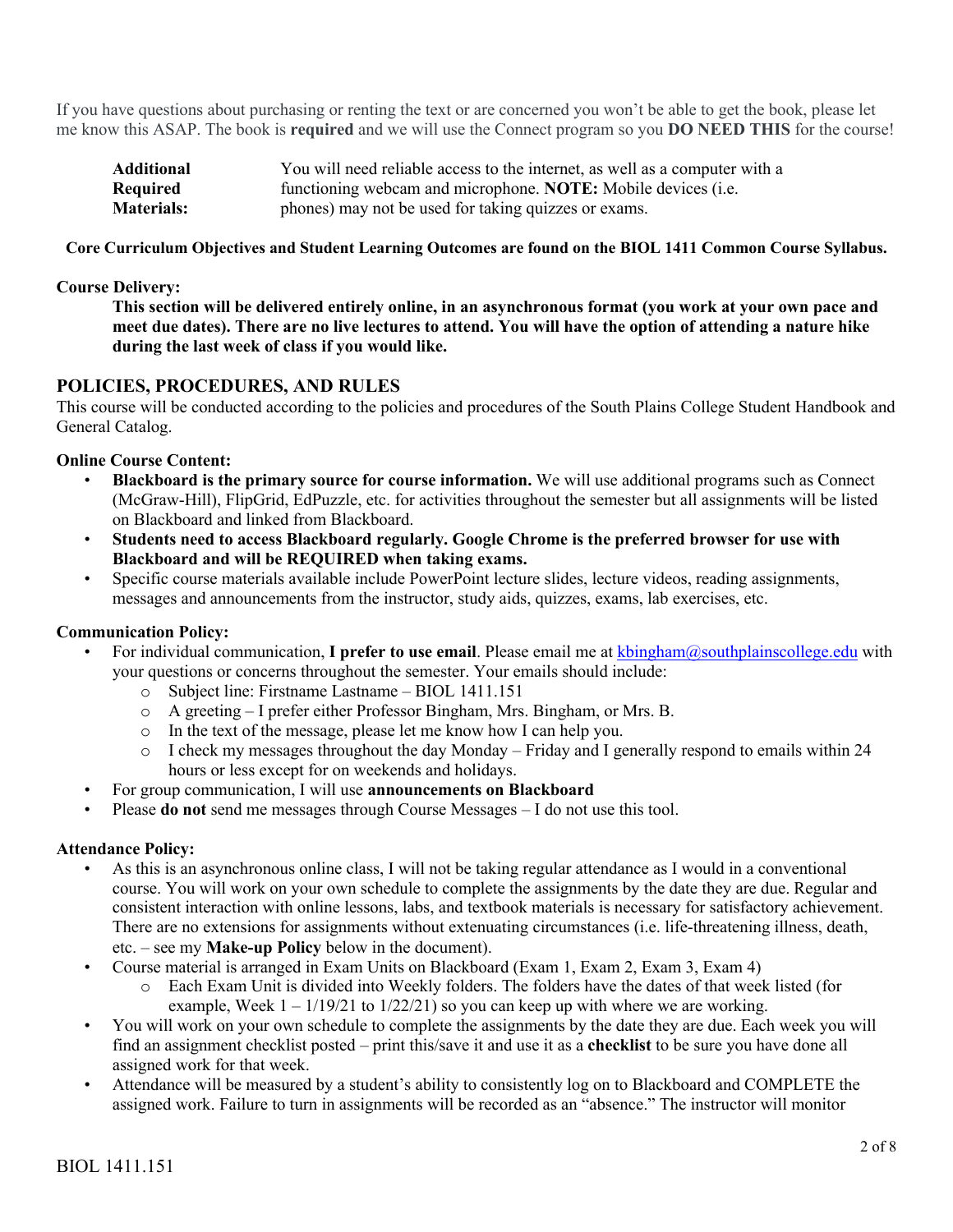student statistics throughout the duration of the course and will contact you if your personal statistics deviate from what is "normal" for the rest of the class.

- The student may be administratively withdrawn from the course when they have failed to turn in a total of four (4) graded assignments, quizzes, and/or exams (at any time; for any reason) AND the minimum course objectives cannot be met.
- If I notice that you are not progressing, I will reach out to you by course message, email, and telephone to try and determine what is happening, so that we can resolve it before it becomes too big of an issue.
- Students who enroll in a course but have "Never Attended" by the official census date, as reported by the faculty member, will be administratively dropped by the Office of Admissions and Records. A student who does not meet the attendance requirements of a class as stated in the course syllabus and does not officially withdraw from that course by the official census date of the semester, may be administratively withdrawn from that course and receive a grade of "X."

Know this – I am incredibly dedicated to your success in this course. I want to hear from you and visit with you about the course and anything else you'd like to discuss. I will make every effort to accommodate you, but you must communicate with me. I can't help you if I don't know there is something that isn't working for you. And please – turn on your video when we talk so I'm not talking to names on a screen!

# **Course Grade Policy:**

- The grade for this course will be based on:
	- o Four Exams (worth 100 pts. possible each)
	- o Quiz Average (worth 100 points)
	- o Assignments Average (50 points)
	- o Lab Submissions Average (50 points)
- There are 600 total points possible for the semester. The grading scale will be as follows:

| <b>Letter Grade</b> | Course Average* | <b>Semester Points</b> |
|---------------------|-----------------|------------------------|
| А                   | $90 - 100\%$    | 540 to 600             |
| В                   | $80 - 89.9 %$   | 480 to 539             |
| C                   | $68 - 79.9\%$   | 420 to 479             |
| נו                  | $60 - 67.9%$    | 360 to 419             |
| F                   | $0 - 59.9\%$    | $0 - 359$              |

**\*Course Average**: Calculated by adding the seven grades indicated, then dividing by 600 (the total points available in the course). This gives the student's final average grade in the course. If a student's final average *is less than* one-half of one percentage point away from the next higher letter grade, the instructor will refer to total points earned during that semester to determine final grade. There are NO curves in this course.

# **Exam Policy:**

- Each major exam will cover material from lectures and labs during the unit.
- Material from lectures will include multiple-choice questions, short answer questions, matching, and true or false questions, as well as diagrams to complete. Lab material on exams will include questions asking you to identify structures, label diagrams, name the organism, and resolve classifications.
- Your score is recorded as the number of (points earned/total points possible)\*100. This number is the number of points you will have earned for this exam.
- The Final Exam/Exam 4 will be given during final exams week. The final exam for this course **IS COMPREHENSIVE**.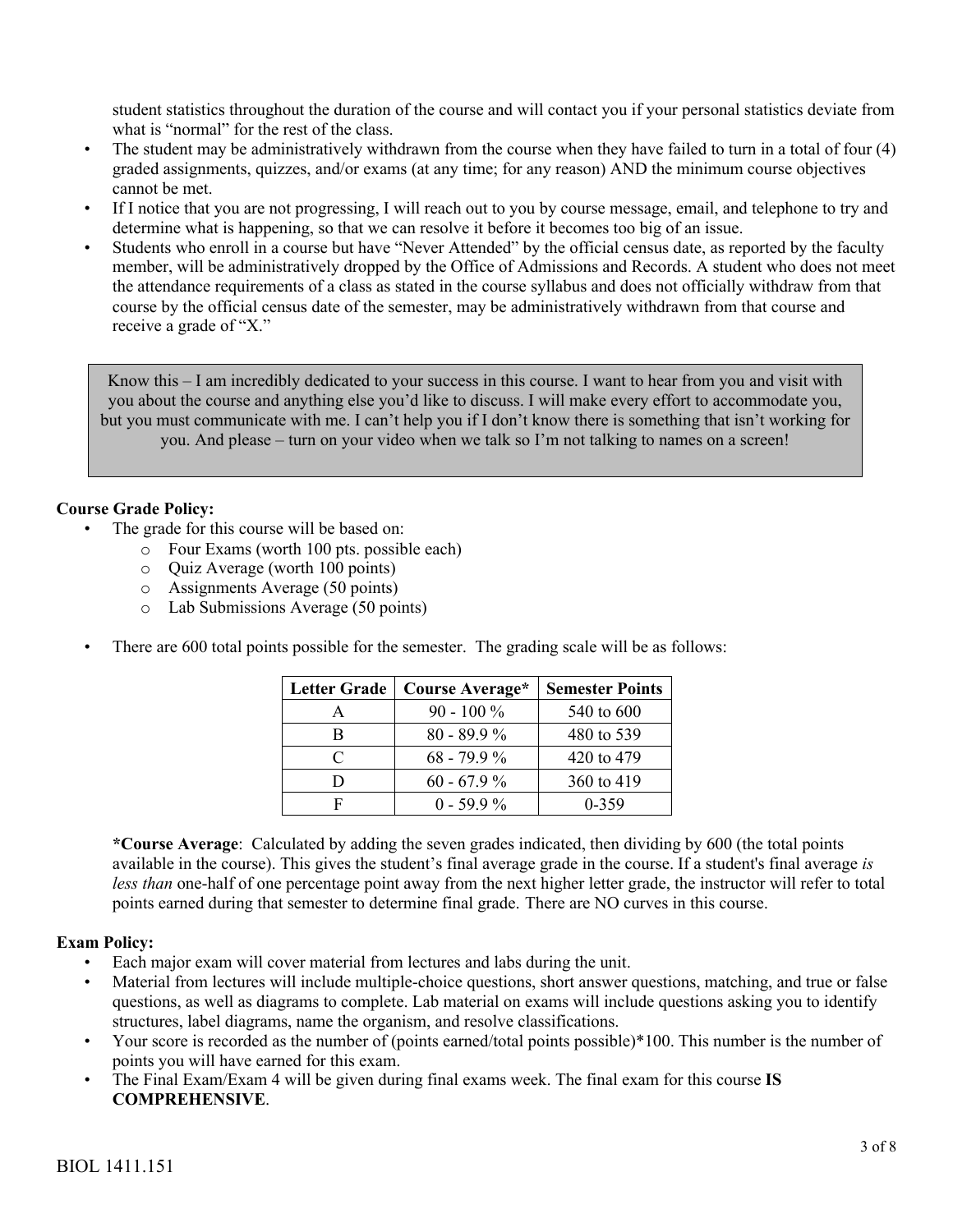*Mandatory proctoring of major exams-* Online exams within this course require online proctoring. Therefore, students will be required to have a webcam (USB or internal) with a microphone when taking an exam. Students understand that this remote recording device is purchased and controlled by the student and that recordings from any private residence must be done with the permission of any person residing in the residence. To avoid any concerns in this regard, students should select private spaces for the testing. Various academic sites on each SPC campus offer secure private settings for recordings and students with concerns may discuss location of an appropriate space for the recordings with their instructor. Students must ensure that any recordings do not invade any third-party privacy rights and accept all responsibility and liability for violations of any third-party privacy concerns. Setup information will be provided prior to taking the proctored exam. **See exam testing procedures below.**

o **Exam testing procedures:** The following table lists conduct requirements for online exams, as well as conduct violations. In general, behave as if you are taking the exam in a classroom with a live proctor.

| <b>Exam conduct</b><br>requirement                                                             | Consequence for violation of exam conduct                                                                                                                                  |
|------------------------------------------------------------------------------------------------|----------------------------------------------------------------------------------------------------------------------------------------------------------------------------|
| Microphone turned on                                                                           | A 30% penalty will be given for an exam taken without the microphone being                                                                                                 |
| and recording.                                                                                 | turned on and recording throughout the entire exam.                                                                                                                        |
| Sufficient lighting of                                                                         | A 30% penalty will be given for an exam taken without enough lighting for the                                                                                              |
| the testing area.                                                                              | instructor to assess the testing environment.                                                                                                                              |
| Student remains in                                                                             | A student who leaves the webcam view during an exam for any reason will                                                                                                    |
| webcam view during                                                                             | receive a zero for that exam. Take all bathroom breaks, etc. before beginning the                                                                                          |
| exam.                                                                                          | exam.                                                                                                                                                                      |
| No unauthorized                                                                                | A student who has any unauthorized materials (books, notes, blank paper, phone,                                                                                            |
| materials near desk                                                                            | earbuds/headphones, another computer, etc.) near the testing area will receive a                                                                                           |
| area.                                                                                          | zero for that exam.                                                                                                                                                        |
| No talking with others<br>during the exam or<br>playing of music or<br>other audio recordings. | A student who has any music or audio recordings playing during exams, or who<br>talks with any ADULT for any reason during the exam, will receive a zero for that<br>exam. |
| The exam is taken in an<br>approved proctored<br>environment.                                  | Any exam taken without either the webcam software or in an approved testing<br>center will receive a zero for that exam.                                                   |

- $\circ$  I will provide a practice activity prior to giving you the first online exam so that I can educate students about proper testing behavior. This suspending of consequences is done as service to students to prevent unintentional or honest mistakes during subsequent exams. Consequences will be suspended *only* on that specific activity as it is meant to be a practice for you to familiarize yourself with the secure exam proctor. **I will provide feedback on any violations.**
- o **Any student who thinks that a penalty was misapplied can request that the penalty be reviewed according to the Grievance Procedure listed below in the document.**
- o If you experience technical difficulties, please contact me immediately. You can also reach out to Blackboard for help if the issue is with the platform. When taking exams, Proctorio's chat function is a life saver – talk to them FIRST! Should issues arise that are out of your control (i.e. Blackboard shuts down indefinitely), I will adjust assignment availability and due dates as appropriate.
	- o To learn more about Proctorio please visit: http://www.southplainscollege.edu/instructionaltechnology/students/Proctoring.php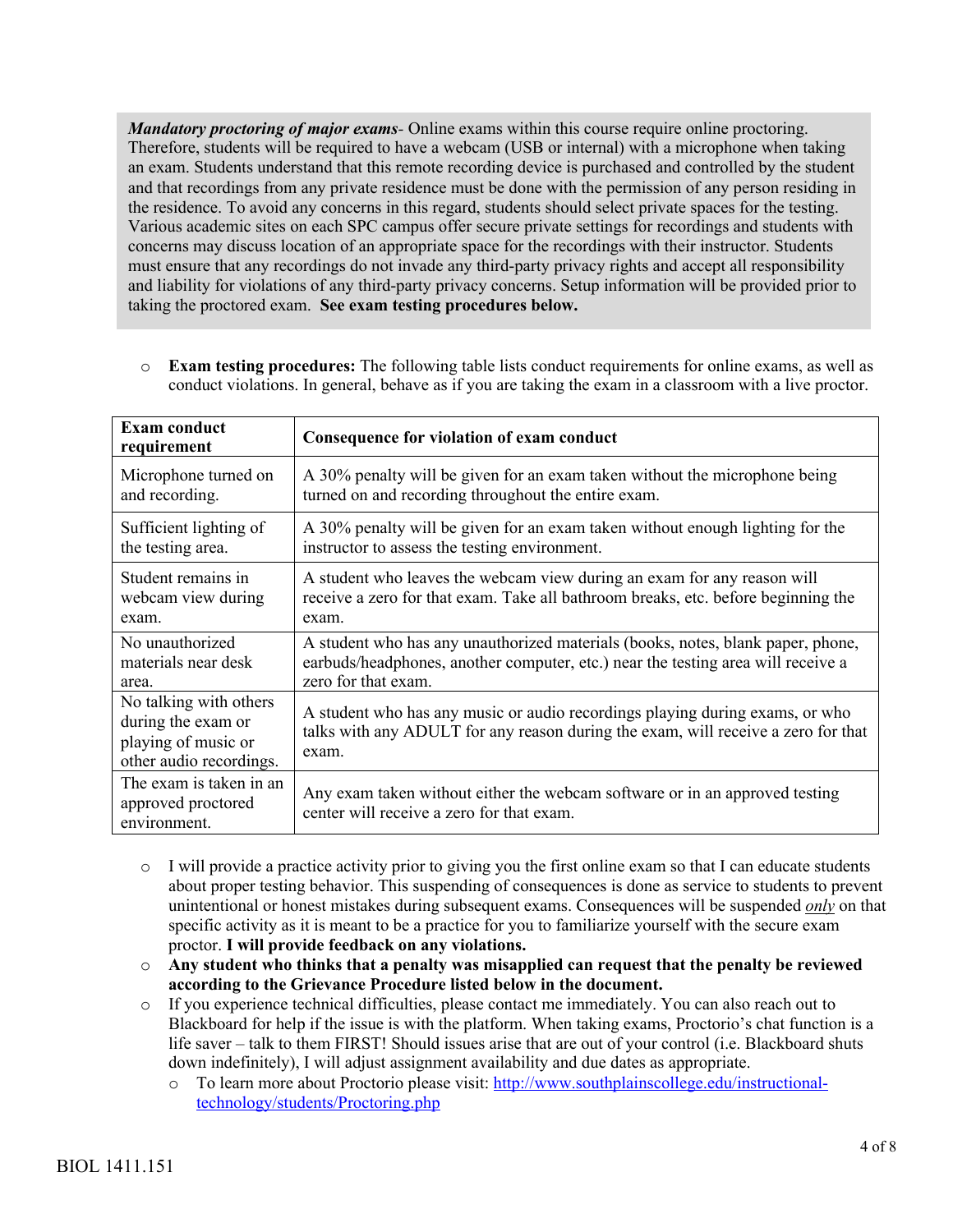# **Quiz Policy:**

- There are approximately 14 weekly material quizzes that will be given throughout the semester. Additional quizzes may include lab quizzes, video quizzes, and others as needed. Quizzes are posted in the Weekly Folders on Blackboard. Any assigned quiz is also noted on the Assignment Checklist each week in Blackboard. You will have ONE ATTEMPT to take a quiz. If you experience any technology interruption or issue while taking your quiz, you should screen shot what you see and message me immediately. If I receive your message/email before the due date, I will reset your quiz attempt. This is a good reason to take your quiz early!
- Spelling counts on quizzes (and all work you submit to me). Taxonomy lists are provided with your course materials. There is no reason for misspelled words in a college course. Use your lists, use good grammar, and use proper English, or you'll lose credit.
- Your quizzes will be combined and averaged and are worth 100 points toward the course grade.
- **Quizzes CANNOT be made up if missed for any reason. Missed quizzes receive a grade of zero. Plan ahead – check your Weekly Assignment Sheet – Note your due dates!**

### **Other Assignments Policy:**

- Assignments include Connect homework exercises, Blackboard or FlipGrid discussions, Lab submissions, and EdPuzzle videos.
- All assignments will be posted with clear instructions, including how many points each is worth.
- **Lab Submissions:**
	- o You will be required to submit lab reports at times through this semester. These may be in the form of completed worksheets, scanned documents/PDFs, and photos.
	- o Each lab submission will be graded for completeness, accuracy of information, how well you followed directions, and proper use of the English language.
	- o Your Lab Submissions will be combined and averaged and will be worth 50 points toward your overall grade this semester. I will determine the number of point you earn using the formula: Lab Grade = Lab  $Avg/2$ .

#### **Make-up Policy:**

• If you miss an assignment, quiz, fail to upload your lab submission, or miss an exam, you will receive a zero for that assignment. You will not be able to make up or retake the missed item. **NOTE:** If you have an extenuating circumstance (i.e. you're in the hospital, are very ill, etc.) that prevents you from taking an exam or submitting your work on time, please contact me as soon as possible to discuss this. Should you be allowed to submit late work, each late submission will receive an automatic penalty of **-10 points**. Late work will only be accepted by the end of the exam unit in which it was assigned. If you have questions, I encourage you to discuss this with me.

#### **Drop Procedure:**

• An official drop initiated by the student before the Last Day to Drop (**April 29, 2021**) will result in a W on your transcript. Any drop initiated by the instructor for excessive absences will result in either an X or F grade on the transcript. See the school policy on drops and the limit placed on "unexcused" drops which is available in the General Catalog on the school website. Students can drop a course online by completing the Student Initiated Drop form.

#### **Student Conduct**

- **Student Code of Conduct Policy**: Any successful learning experience requires mutual respect on the part of the student and the instructor. Neither instructor nor student should be subject to others' behavior that is rude, disruptive, intimidating, aggressive, or demeaning**.** Student conduct that disrupts the learning process or is deemed disrespectful or threatening shall not be tolerated and may lead to disciplinary action and/or removal from class.
	- o A high standard of conduct is expected of all students. It is assumed that obedience to the law, respect for property, authority, personal honor, integrity, and common sense will guide the actions of each member of this class. Any student who fails to perform to the expected standards will be asked to withdraw from the course or will be administratively dropped from the course by the instructor.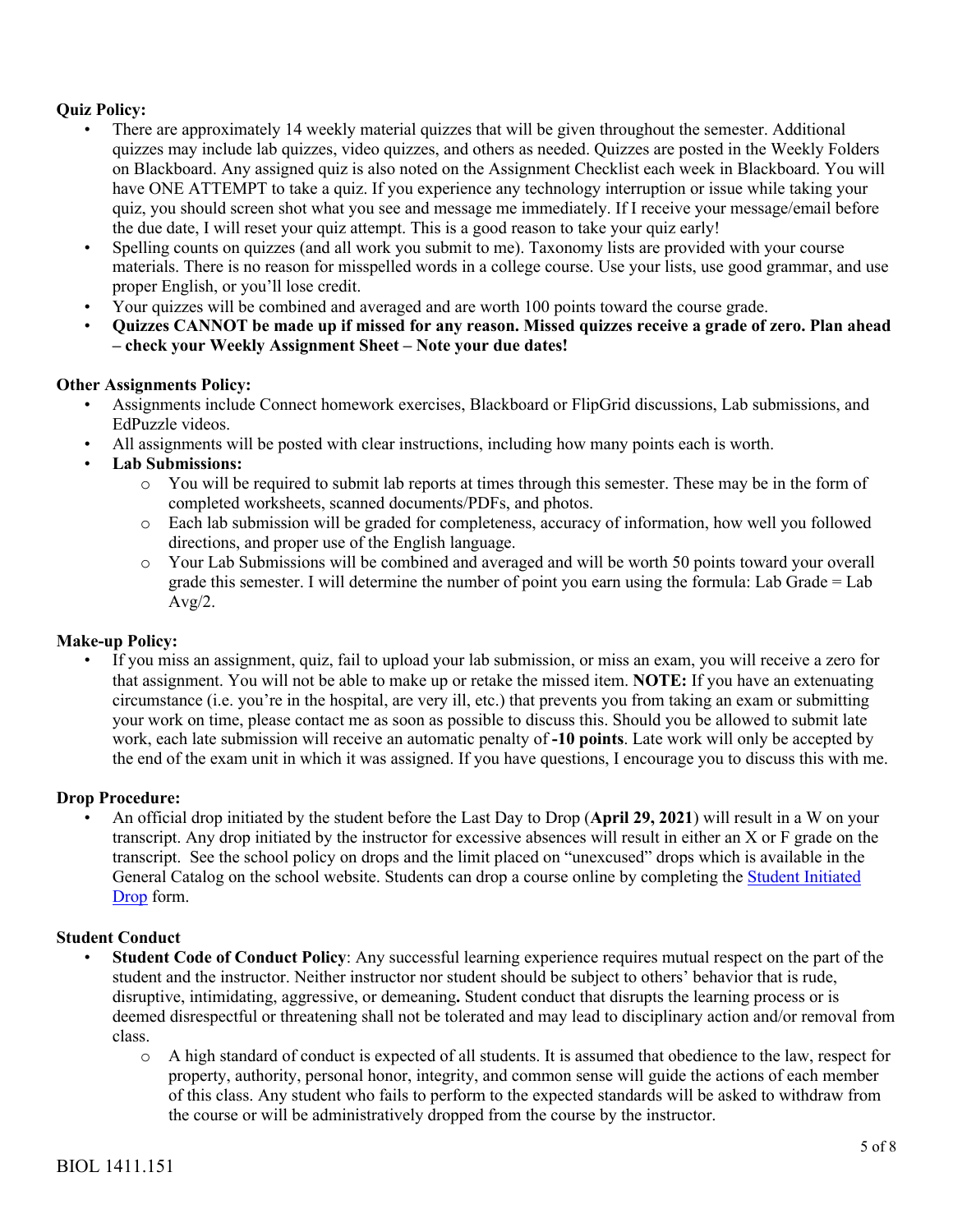o Students should respect the academic situation and be considerate of others in the virtual classroom. Late arrivals should enter on and without disruption to the discussion. Students should refrain from talking, eating, or any other behaviors that will disturb others, including the instructor. Students should be alert and participating during discussions.

# • **Online Course Behavior Expectations:**

- o Remember You are addressing a professor even though you don't see them.
	- § Don't say things that you wouldn't say publicly in a traditional class setting.
	- § Don't address comments to individuals unless you want all to know what you are telling that person.
	- Don't share confidential information.
	- Read any messages or comments before sending; once it is out there, you can't change it.
	- Access your course messages frequently and read through an entire message before you reply.
	- Because electronic communication does not show smiles and frowns (other than the graphic kind), or employ intonation, humor and sarcasm might be misunderstood. Use these carefully and employ good word choice so that your meaning comes through clearly.
	- Avoid sending unkind messages. Besides angering others and reflecting poorly on you, they may have the effect of shutting down discussion.
	- Aim for clarity and readability in your text. Paragraph often, avoid using only capital letters, and stay away from character symbols and conventions that get in the way of visual comfort.
	- Although electronic communication can be very informal, try for good language usage so that your message comes through rather than your mistakes (use your spelling and grammar checkers). Avoid correcting another person's language, however. Try to be clear, indicating what you are talking about fully instead of presuming that others know which message you are responding to, what chapter or assignment you are referring to, etc.
	- Use of inappropriate or disrespectful language, cyber bullying, etc. will result in a zero for that assignment and will require that the student attend a meeting with the instructor and/or any other appropriate faculty to address this issue.

#### **Academic Integrity (from SPC General Catalog)**

It is the aim of the faculty of South Plains College to foster a spirit of complete honesty and a high standard of integrity. The attempt of any student to present as his or her own any work which he or she has not honestly performed is regarded by the faculty and administration as a most serious offense and renders the offender liable to serious consequences, possibly suspension.

**Plagiarism and Cheating:** Students are expected to do their own work on all projects, quizzes, assignments, examinations, and papers. Failure to comply with this policy will result in an F for the assignment and can result in an F for the course if circumstances warrant.

- Plagiarism violations include, but are not limited to, the following:
	- 1. Turning in a paper that has been purchased, borrowed, or downloaded from another student, an online term paper site, or a mail order term paper mill;
	- 2. Cutting and pasting together information from books, articles, other papers, or online sites without providing proper documentation;
	- 3. Using direct quotations (three or more words) from a source without showing them to be direct quotations and citing them; or
	- 4. Missing in-text citations.
- Cheating violations include, but are not limited to, the following:
	- 1. Obtaining an examination by stealing or collusion;
	- 2. Discovering the content of an examination before it is given;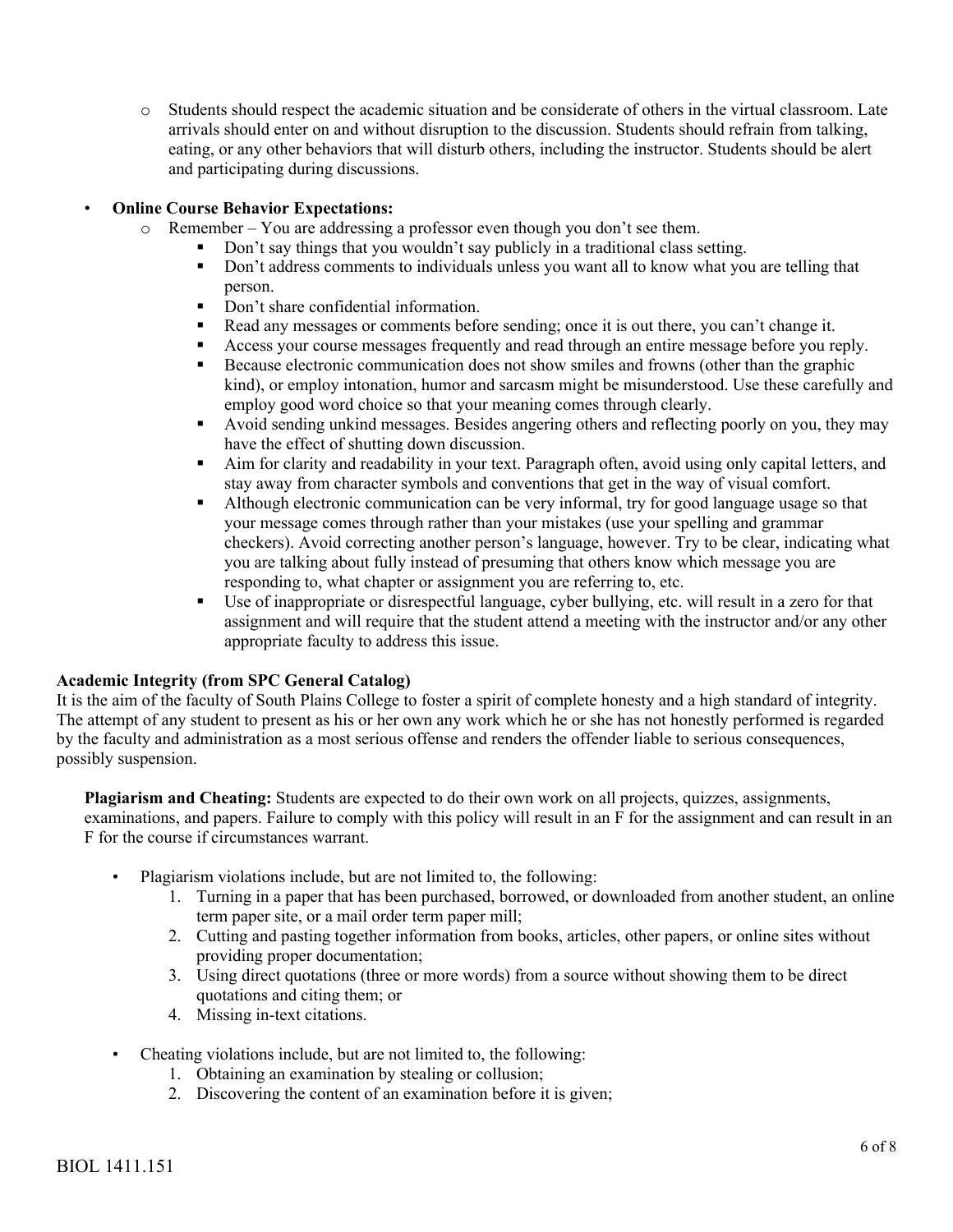- 3. Using an unauthorized source of information (notes, textbook, text messaging, internet, apps, any secondary device) during an examination, quiz, or homework assignment;
- 4. Entering an office or building to obtain unfair advantage;
- 5. Taking an examination for another;
- 6. Altering grade records;
- 7. Copying another's work during an examination or on a homework assignment;
- 8. Taking pictures of a test, test answers, or someone else's paper.

#### **Grievance procedure:**

• If a student is having a problem with the course policies or the instructor, he or she should *first* try and resolve any such problems with the instructor. If the problem is not resolved, the student may proceed to the Biology Department Chair, who can advise the student on how to resolve the problem, or direct them to the appropriate office.

#### **Copyright Notice:**

• All material presented by the instructor in the course is copyright protected. The material presented by the instructor may not be modified or altered in any way. You have permission to print out one copy of any material presented by the instructor in this course (ex. course information sheet, contact information, and learning module checklists). The one copy must only be used for your personal educational use during this semester. The material may not be altered or modified in any way. The material may not be distributed in any way. You have permission to download the same material to your computer hard drive or other medium in order to print out the material needed. Any material downloaded may not be altered or modified in any way. The downloaded material may not be distributed in any way. If any course material is found on other websites, this becomes an act of academic misconduct and will be dealt with appropriately following the guidelines of the college concerning academic integrity.

#### **Lab Safety:**

• Each student will be informed/trained on the "Chemical Hygiene Plan (CHP) for Laboratories at South Plains College" documentation and training during the first week of the semester. Each student will be required to acknowledge receipt of this information and be required to follow all procedures outlined by the instructor and/or staff of South Plains College. This includes online sciences with at home labs. Students not complying with any regulation may be dropped from the course.

#### **COVID-19 Statement:**

• It is the policy of South Plains College for the Spring 2021 semester that as a condition of on-campus enrollment, all students are required to engage in safe behaviors to avoid the spread of COVID-19 in the SPC community. Such behaviors specifically include the requirement that all students properly wear CDCcompliant face coverings while in SPC buildings including in classrooms, labs, hallways, and restrooms. Failure to comply with this policy may result in dismissal from the current class session. If the student refuses to leave the classroom or lab after being dismissed, the student may be referred to the Dean of Students on the Levelland campus or the Dean/Director of external centers for Student Code of Conduct Violation. Students who believe they have been exposed or may be COVID-19 positive, must contact Health Services, DeEtte Edens, BSN, RN at (806) 716-2376 or dedens@southplainscollege.edu.

#### **Diversity Statement:**

In this class, the teacher will establish and support an environment that values and nurtures individual and group differences and encourages engagement and interaction. Understanding and respecting multiple experiences and perspectives will serve to challenge and stimulate all of us to learn about others, about the larger world and about ourselves. By promoting diversity and intellectual exchange, we will not only mirror society as it is, but also model society as it should and can be.